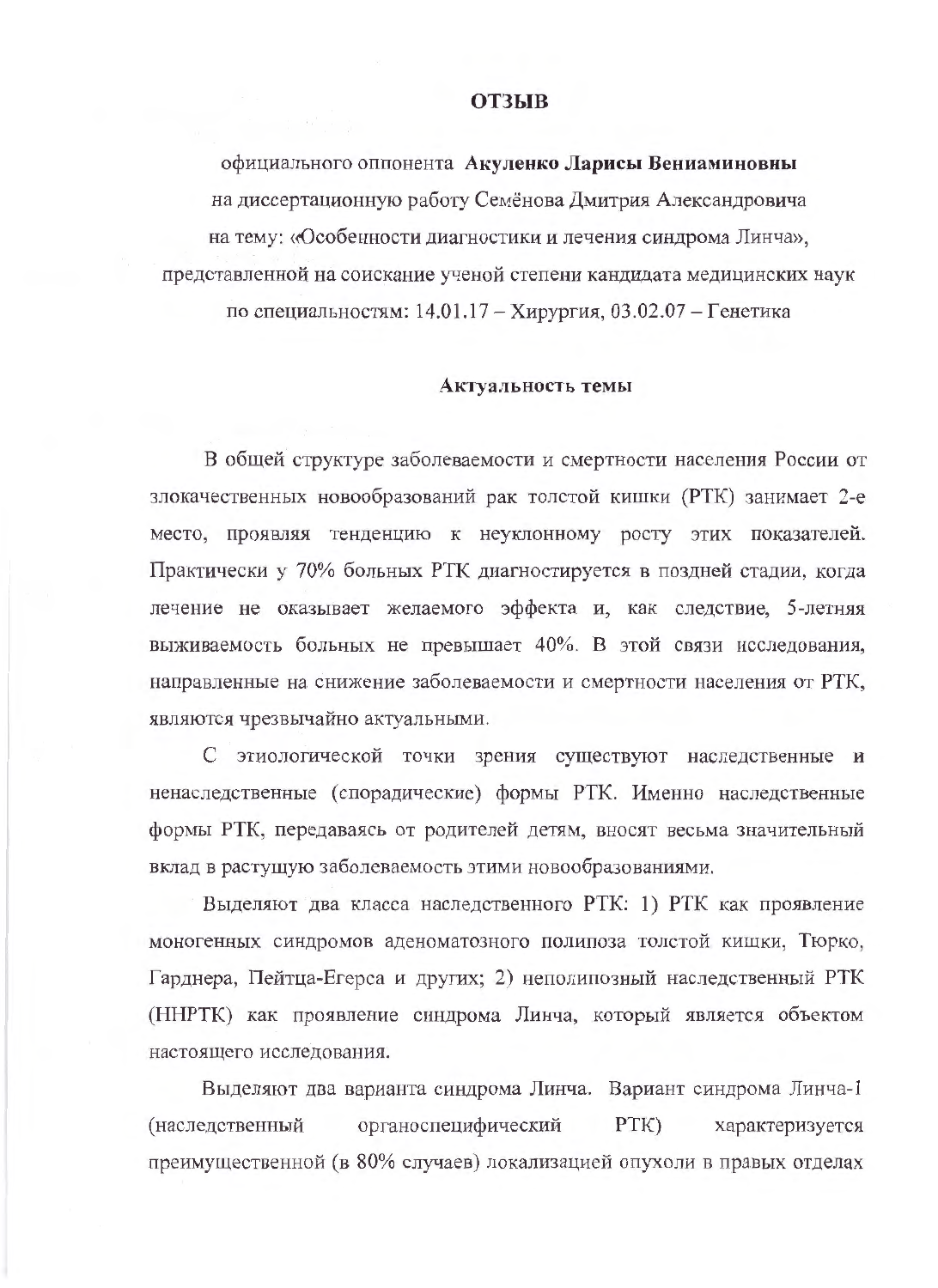толстой кишки, повышенной частотой (у 50% больных) первично множественного рака толстой кишки (ПМРТК) и ранней клинической манифестацией опухоли (в среднем в 42-45лет), что, возможно, связанно с ускоренным канцерогенезом.

Вариант синдрома Линча-II - так называемый «семейный раковый синдром», проявляется накоплением в семьях РТК и других злокачественных новообразований - рака молочной железы, яичников, тонкой кишки, гемобластозов, которые могут развиваться у отдельных членов семьи как первично-множественные. При этом варианте редко могут обнаруживаться опухоли щитовидной железы, мозга, желудка, кожи (меланома). Такое разнообразие накопления опухолей различных локализаций в семьях с синдромом Линча-II свидетельствует о его генетической гетерогенности и плейотропности обусловливающих его мутаций. РТК в составе синдрома Линча в целом объединяется названием HHPTK.

Частота ННРТК в разных популяциях колеблется в пределах от 3% до 6% от всех случаев РТК.

В результате молекулярно-генетических исследований конца XX и начала XXI века было установлено, что этиологическими факторами ННРТК являются герминальные гетерозиготные мутации в генах семейства MMR (MSH2, MLH1, MSH3, MSH6, PMS1, PMS2), локализованных на 2p и 3p хромосомах. В норме гены MMR выполняют функцию исправления ошибок репарации ДНК. У больных с ННРТК основная часть мутаций (около 90%) выявляются в генах MLH1 и MSH2. Большинство мутаций в этих генах локализуются во внутригенной или интронной областях. У 10% пациентов с синдромом Линча-1 выявляются герминальные мутации в гене MSH6.

Наследование мутаций MLH или MSH генов повышает риск развития РТК до 80%. Для мужчин-носителей таких мутаций эти показатели еще выше. Риск развития РТК у женщин с вариантом синдрома Линча II составляет 30%, а рака эндометрия - 40-60%.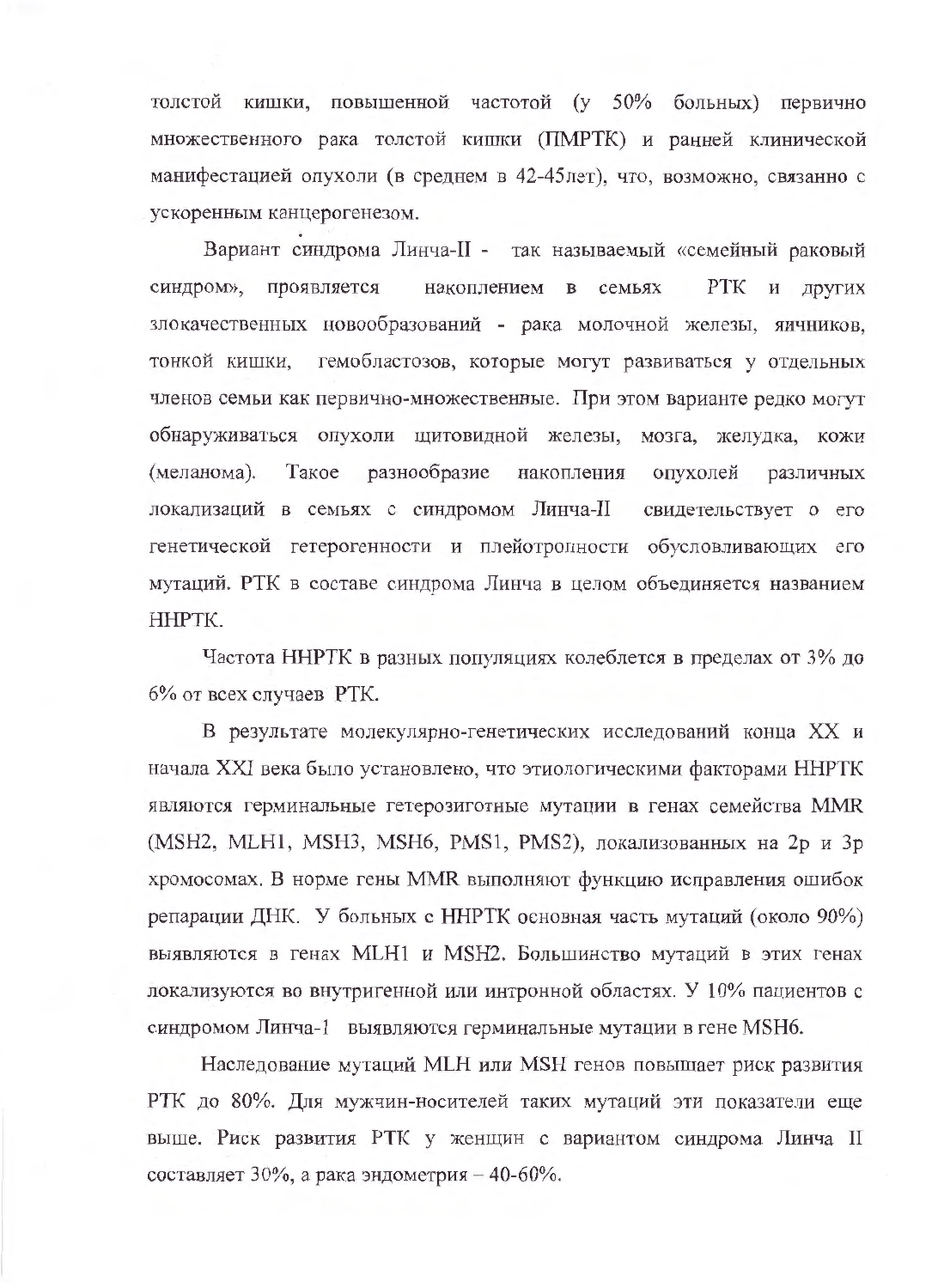**MSH MLH** мутациями,  $\mathbf{C}$  $\,$  M Опухоли, ассоциированные характеризуются низкой степенью дифференцировки клеточных элементов, компонентом, наличием перстневидноклеточным слизистым  $\mathbf{H}$ вокруг опухоли, редким отдаленным лимфоцитарного инфильтрата метастазированием, лучшим ответом на лечение и более благоприятным страдающих ННРТК, ассоциированным с прогнозом. У пациентов, мутациями в генах MMR, частота и риск развития синхронных и метахронных злокачественных опухолей толстой кишки достигает 35%. В некоторых семьях, где помимо РТК прослеживается накопление рака эндометрия и молочной железы, этиологическим фактором является мутация 1100delС в гене СНЕК2.

Сегодня научные достижения в области онкологии, генетики и молекулярной биологии заставляют пересмотреть с новых позиций ряд уже лечения И отношении диагностики, установившихся подходов  $\, {\bf B}$ Доказано, что HHPTK, являясь отдельной PTK. профилактики нозологической единицей, требует нестандартных подходов к диагностике, лечению и профилактике. Однако проблема сегодня упирается в отсутствие специализированной системы, способной контролировать заболеваемость и смертность от ННРТК и других новообразований, ассоциированных с синдромом Линча, с помощью весьма специфических мероприятий, вполне доступных на современном уровне развития медицины.

Диссертационное исследование Семенова Д.А. как раз посвящено изучению этой проблемы, в частности, особенностей диагностики и лечения РТК в составе синдрома Линча. Актуальность такого исследования не вызывает сомнений.

Степень обоснованности и достоверности научных положений,

# выводов и рекомендаций, сформулированных в диссертации,

### их достоверность и новизна

сформулированных положений,  $\mathbf{B}$ Обоснованность научных диссертационной работе, обусловлена адекватно поставленной целью и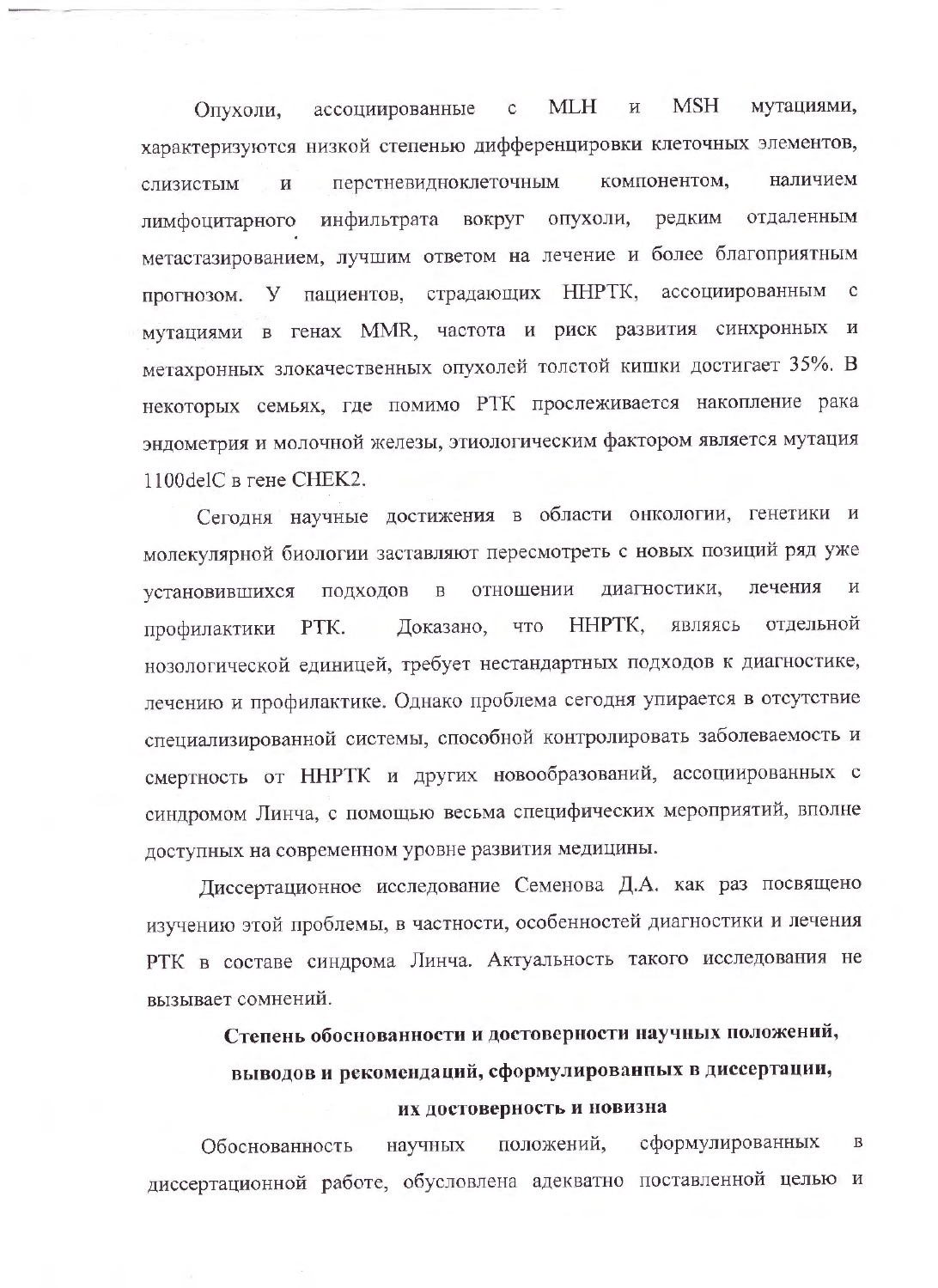репрезентативной выборкой, использованием исследования, задачами молекулярно-генетических И статистических методов современных исследования. В работе получены значимые результаты, на основании практические обоснованные выводы  $\mathbf H$ сформулированы которых рекомендации.

Научная новизна исследования. Представленная диссертационная работа, по сути, является первым отечественным исследованием, в котором молекулярно-генетических особенности клинических  $\, {\rm N}$ определены проявлений синдрома Линча у пациентов, принадлежащих к населению России, и впервые предпринята попытка сформулировать тактику лечебномутаций, носителям герминальных помощи профилактической обусловливающих риск развития злокачественных новообразований у лиц с синдром Линча, в условиях специализированного стационара.

Установлено, что одной из особенностей синдрома Линча в российских семьях является характерный спектр опухолевых проявлений, среди которых преобладает РТК (75%), рак желудка (8%) и рак эндометрия (7%). Реже встречаются новообразования органов мочевыделительной системы (3,5%) и рак молочной железы (3%).

Впервые установлено, что у российских пациентов с синдромом Линча чаще всего обнаруживаются мутации в генах MLH1 и MSH2, что соответствует данным мировой литературы. Однако у большинства российских пациентов мутации выявляются в гене МLН1, а у европейцев - в гене MSH2.

Приоритетными являются данные, полученные при анализе связи локализации опухолевого процесса с определенными мутациями в генах MMR. Показано, что рак желудка у членов семей, соответствующих проявлениям синдрома Линча, развивается, как у носителей мутаций в гене MLH1, так и у носителей мутаций в гене MSH2. Рак эндометрия и органов мочевыделительной системы развивается у носителей мутаций в гене MSH2, рак щитовидной железы - у носителей мутаций в гене PMS1.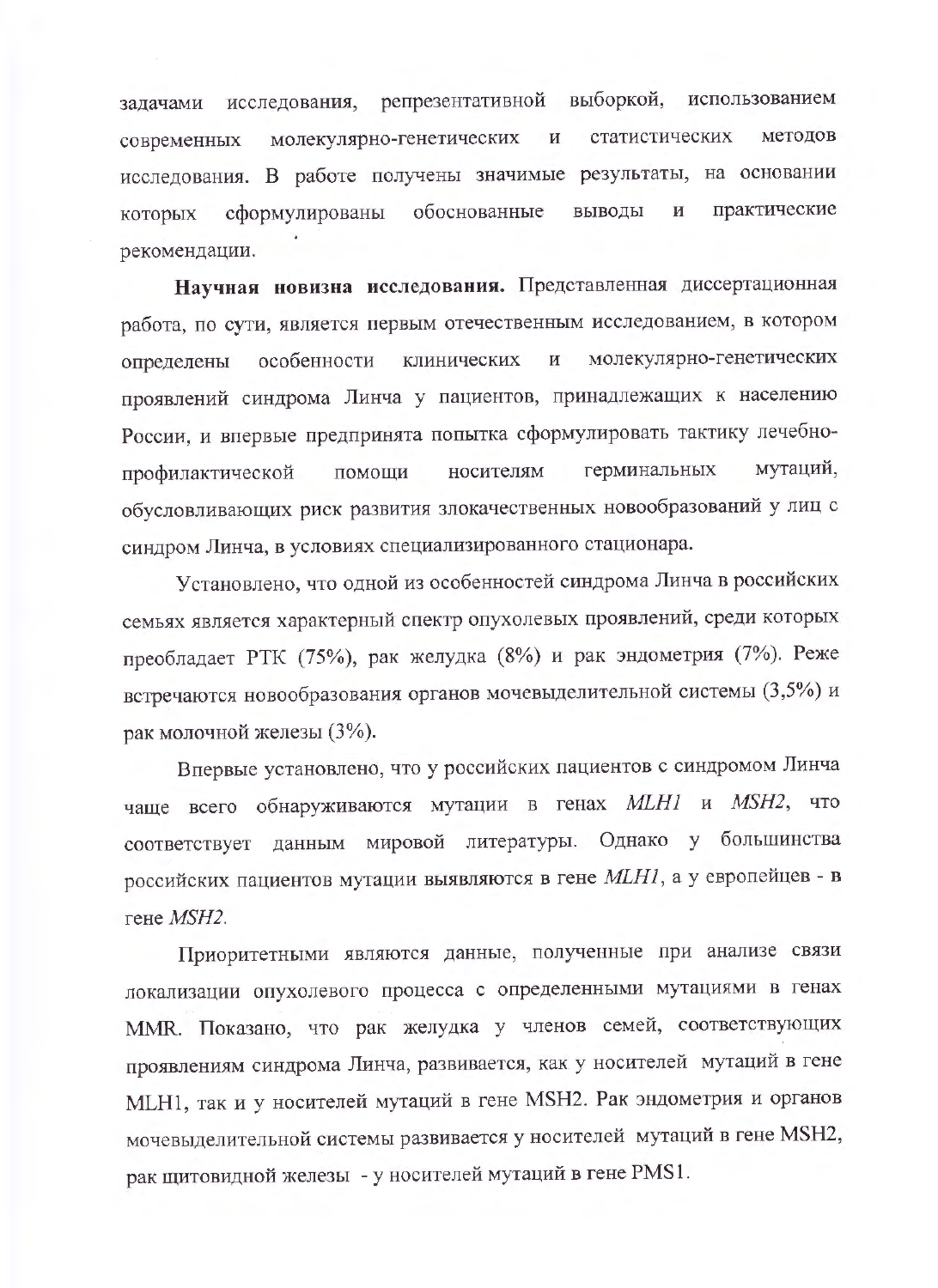Установлено, что практически у половины российских пациентов с синдромом Линча выявляется левосторонняя локализация РТК, тогда как в европейской популяции рак данной локализации обнаруживается лишь у 30% пациентов.

Автором впервые сформулирована тактика вторичной профилактики, как первичных злокачественных новообразований у носителей герминальных мутаций в генах MMR, так и первично-множественных форм рака у пациентов с реализованной наследственной предрасположенностью.

# Значимость выводов и рекомендаций, полученных в диссертации, для науки и практики

Сформулированные научные положения, выносимые на защиту, Практические рекомендации, являются научно обоснованными. проведенного обсервационного сформулированные результате  $\mathbf{B}$ исследования можно рассматривать как основу для создания в будущем системы специализированной лечебно-профилактической помощи семьям с синдромом Линча.

## Связь диссертации с планом паучных исследований

Диссертационная работа выполнена в соответствии с планами научноисследовательских работ в Федеральном государственном бюджетном учреждении «Государственный научный центр колопроктологии имени А.Н. Рыжих» Министерства здравоохранения Российской Федерации.

# Оценка содержания диссертации

Диссертация изложена на 127 страницах машинописного текста и состоит из введения, обзора литературы, общей характеристики клинических наблюдений и методов исследования, заключения, выводов и практических рекомендаций, списка литературы. Работа иллюстрирована 16 рисунками и 5 таблицами. Список литературы содержит 11 отечественных и 99 зарубежных источников.

автор обосновывает исследования, актуальность B<sub>0</sub> введении формулирует цели, задачи, научную новизну и практическую значимость.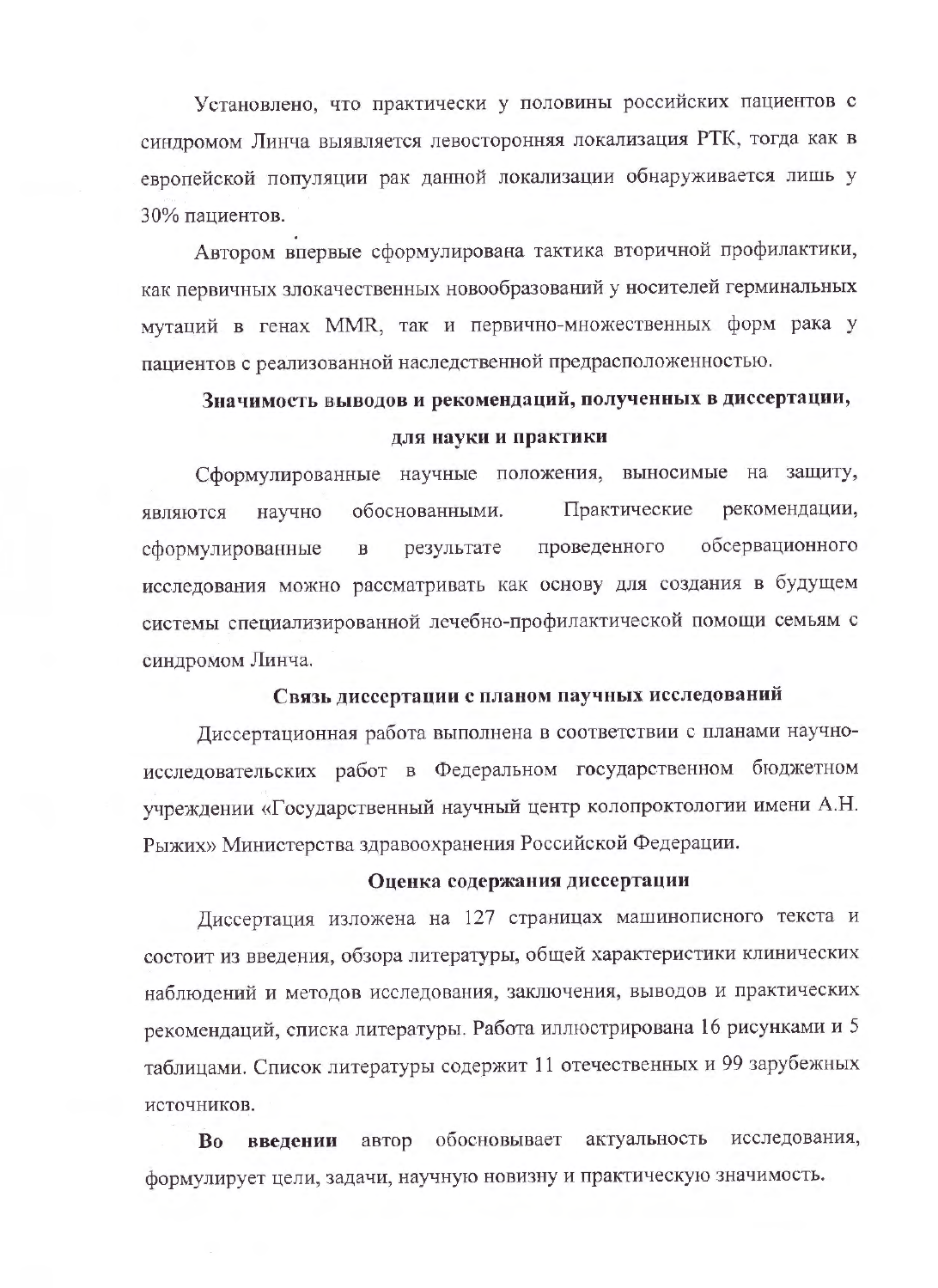представляет собой аналитический обзор данных Первая глава мировой литературы в отношении ННРТК. В ней освещены история изучения синдрома Линча, современные представления о его этиологии, представлена частота в разных популяциях, клинические проявления и молекулярно-генетической диагностике  $\overline{\mathbf{M}}$ ПОДХОДЫ  ${\bf K}$ современные профилактике ННРТК.

характеристика клинических второй главе представлена Bo наблюдений и методы исследования. В работу были включены данные о результатах обследования, хирургического лечения и последующего наблюдения за 41 пациентом с генетически верифицированным синдромом Линча, находившимся на лечении в ФГБУ «ГНЦК им. А.Н. Рыжих» МЗ РФ с сентября 2015 по сентябрь 2017 года.

обсервационного представлены результаты B третьей главе исследования. В данном разделе четко идентифицированы фенотипические особенности синдрома Линча в российских семьях.

В четвертой главе представлены результаты хирургического лечения первичного РТК у пациентов с синдромом Линча. Показано, что после выполнения сегментарной резекции толстой кишки, метахронный РТК диагностируется у 34% пациентов в течение последующих 5 лет. У больных, колэктомия/колпроктэктомия, была 3a время выполнена которым исследования не было выявлено ни одного случая метахронного рака. По итогам исследования, стало понятно, что выполнение сегментарной резекции толстой кишки в некоторых случаях можно рассматривать, как альтернативу удаления толстой кишки.

Обсуждение полученных результатов представлено как краткое содержание работы, отражающее все этапы исследования. Автор приводит сопоставление собственных результатов с данными зарубежной литературы по изучаемой проблеме.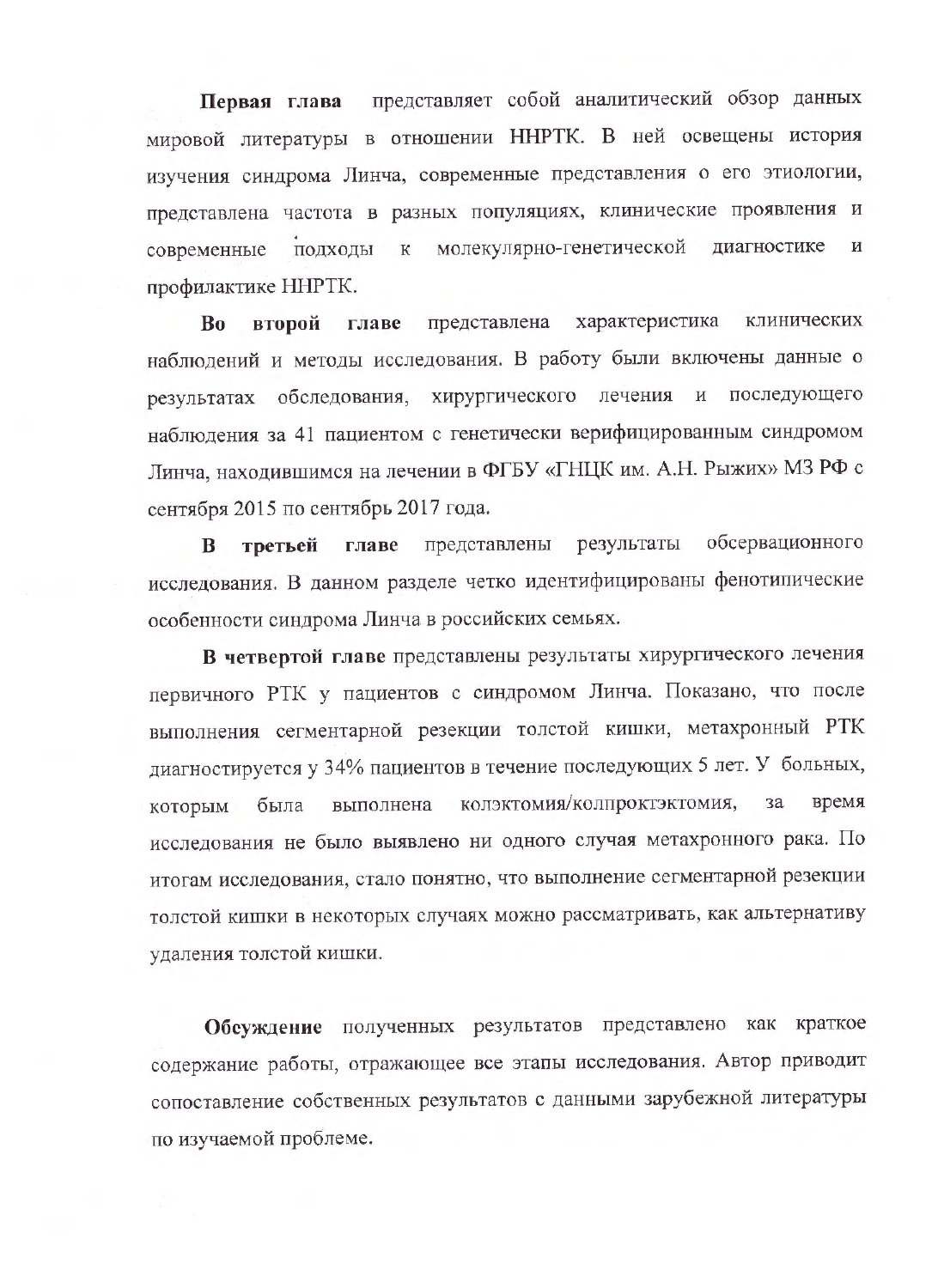Выводы обоснованы и полностью отражают результаты исследования.

Автореферат соответствует тексту диссертации.

Полученные результаты в полной мере освещены в 4 опубликованных научных работах в научных рецензируемых изданиях, рекомендуемых ВАК.

Диссертационная работа соответствует паспорту специальностей 14.01.17 - Хирургия (медицинские науки) и 03.02.07 - Генетика (медицинские науки).

Следует отметить, что диссертационная работа представила базовые системы специализированной лечебнознания ДЛЯ создания профилактической помощи семьям с синдромом Линча в церспективе.

Принципиальных замечаний и вопросов по содержанию и оформлению диссертации нет.

### Заключение

Диссертация Семенова Дмитрия Александровича TeMV: на «Особенности диагностики и лечения синдрома Линча», представленная на соискание ученой степени кандидата медицинских наук, выполненная под руководством доктора медицинских наук, профессора Ачкасова Сергея Ивановича и доктора медицинских наук Цуканова Алексея Сергеевича, является самостоятельной научно-квалификационной работой, в которой на основании выполненных автором исследований решена актуальная задача, имеющая существенное значение, как для колопроктологии, так и для медицинской генетики.